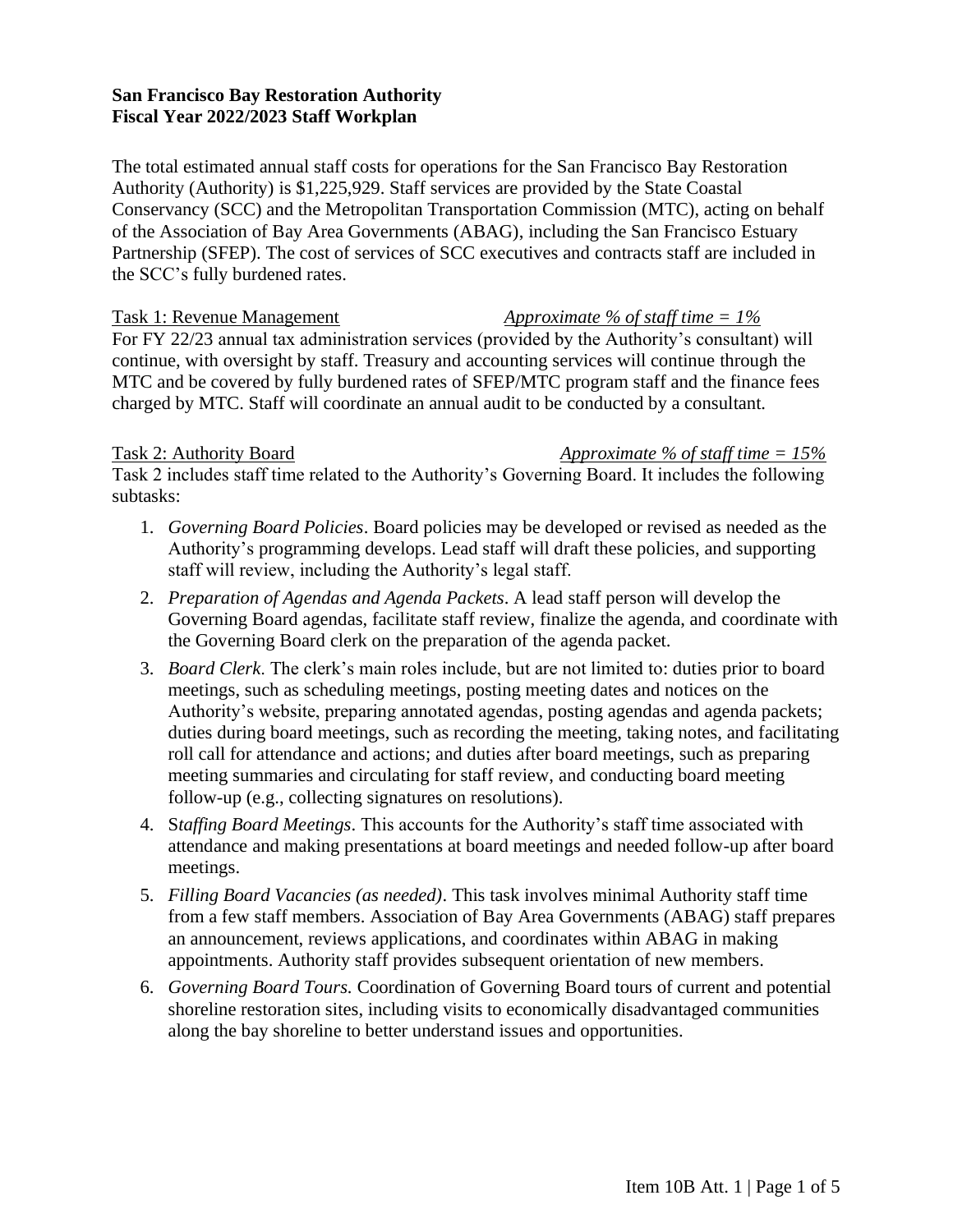Task 3 accounts for staff time related to the Authority's Advisory Committee. Main subtasks associated with the management of the Advisory Committee include:

- 1. Staff time for the preparation of agendas, meeting minutes, and other documents as needed, which will occur on a quarterly basis. A deputy program manager serves as lead for working with the Advisory Committee Chair on the preparation of these documents and supporting staff will review. Staff time for presentations to the Advisory Committee to keep them updated on grant program progress.
- 2. Clerk duties for Advisory Committee meetings, which will also occur on a quarterly basis. This includes sending out public notices, formatting and posting the agendas and meeting materials to the website, and confirming the quorum.
- 3. Staff support for the Advisory Committee's development of recommendations to the board on program elements. This often involves staff support for ad hoc subcommittees to develop draft recommendations for consideration by the full Advisory Committee and may include management of consultants providing resources to the Committee.
- 4. Management of the member addition process, which will be led by a deputy program manager and supported by the clerk and other staff members. This includes seeking diverse, equitable and inclusive representation on the Advisory Committee, and preparing resolutions related to Advisory Committee membership for consideration by the Governing Board.
- 5. Coordination of Advisory Committee tours of current and potential shoreline restoration sites, including visits to economically disadvantaged communities along the bay shoreline to better understand issues and opportunities.

# Task 4: Independent Citizens Oversight Committee *Approximate % of staff time = 4%*  In FY 22/23 this task will cover a full cycle of Oversight Committee activities. Subtasks are anticipated to include:

- 1. Preparation of agendas, notices, and other documents as needed, which is anticipated to occur several times each year and will be led by a deputy program manager and supported by the clerk and other staff members.
- 2. Staffing of the Oversight Committee meetings, which involves the clerk as well as other staff.
- 6. Management of the member addition process, which will be led by a deputy program manager and supported by the clerk and other staff. This includes seeking diverse, equitable and inclusive representation on the Oversight Committee, and preparing resolutions related to Oversight Committee membership for consideration by the Governing Board.
- 3. Preparation of Oversight Committee Reports, which may involve the services of an outside financial and/or program consultant, if approved by the Board and funds are available.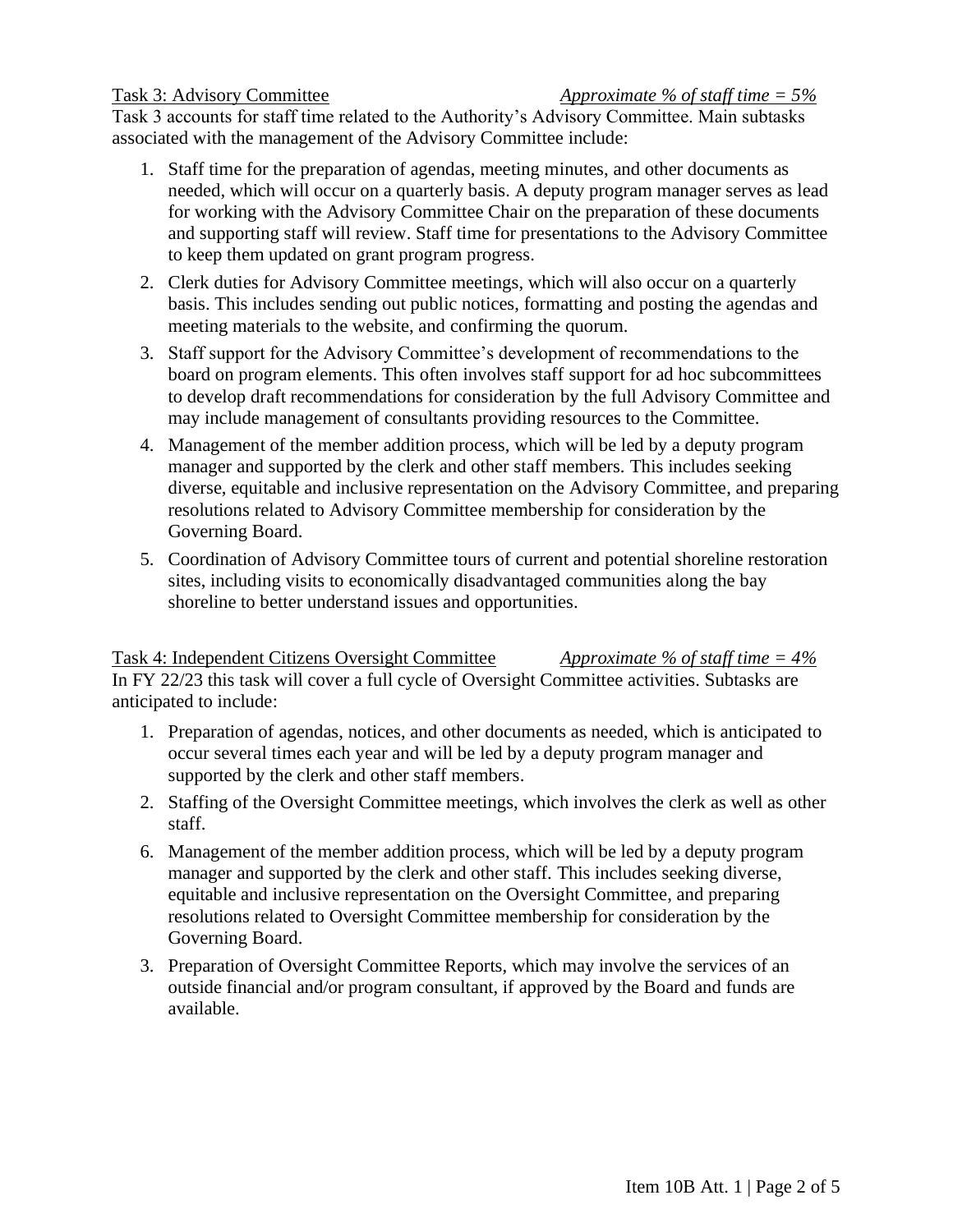This task will continue to expand as grant-making continues. Subtasks will include:

- 1. Review of updates from applicants from the Authority's fifth grant round (FY 2021- 2022). (Note: Instead of issuing a Request for Proposals (RFP) in 2022 for Grant Round 6, the Authority will rely on the 2021 Round 5 list of projects when developing a list of projects to recommend in FY 22-23, in accordance with [Resolution No. 97.](https://gcc02.safelinks.protection.outlook.com/?url=https%3A%2F%2Fr20.rs6.net%2Ftn.jsp%3Ff%3D001yv-_uVdDPi5SjQXhZGoXsIQiD9rZ95TxplZdvAgwkKqcPJns375Kmm4zeCnpVKkMuNJKI56CIGhKAmemP7sFK46IYf5ycfW_oN33A3RgjLKI9SrAGghrR4ME8-_7xiJ2iJepEB28CaMI2_J2-JLfPU0M2NjBWUVPhfU_V6E2nSt0gn2nzFjmdSP7gJh_Z34cF0gfeaGe6XloTPLhfTk6l5O1jKdbFdvR7p6zrc_8drhymiSVHLAgNSSGW93pDcdIKZ6McZ6sdvNYD-GAEyj_JEa_dZqOG8MjEjFoKCd4zZDfSztrEMcWFqwE3s5bm7IBoIx3y_7EWjjxKtSJfULXuuxfanz96jKcJYp53YbsNzgwX_8k5DrVmR7qcPxu65bU72Qdp3IX4dCYgxIhCxlVEbdLH3PNcqG2jK-i9RsSweQ%3D%26c%3D82YvGHbIH3BbdK9kKgdaiYBUOKZLv-GfUmTILnNYSyeLPGBWzD4pzQ%3D%3D%26ch%3DnD7oJKRPPDAtyKi_TBvI5PvAj1K78tqXAFk3tNMQqO25PdynPRQgcw%3D%3D&data=05%7C01%7Cjessica.davenport%40scc.ca.gov%7Cdb3dc3ca95c24a53dfd408da378d0f3e%7Cf14b3101b7c24955862f8895ad78a803%7C1%7C0%7C637883376231498015%7CUnknown%7CTWFpbGZsb3d8eyJWIjoiMC4wLjAwMDAiLCJQIjoiV2luMzIiLCJBTiI6Ik1haWwiLCJXVCI6Mn0%3D%7C3000%7C%7C%7C&sdata=eF5hF9Pn5yFkht%2F27x97BbmXDUK8uVVwkiAOmdMFD04%3D&reserved=0))
- 2. With participation by members of the Advisory Committee, preparation of a list of projects that staff anticipates bringing to the Governing Board for authorization, managed by a lead staff member and supported by other staff.
- 3. Outreach to potential Authority project proponents and partners, with a focus on building capacity for projects that include meaningful community engagement and provide tangible benefits to economically disadvantaged communities (EDCs). This will include technical assistance, such as workshops and/or individual consultations, for communitybased organizations in EDCs to support them in developing eligible projects and applying for grants. It will also include outreach to agencies and organizations engaged in habitat restoration in or near EDCs to assist them in forming partnerships with local communitybased organizations and other local experts. This subtask may include management of consultants as needed.
- 4. Consultations with prospective grantees, after their submission of a Pre-Application Form that provides an overview of their project, to determine whether the project is a good fit for Authority funding and provide advice on how to improve the fit.
- 5. Implementation of the Community Grants Program on a rolling basis, with a focus on funding projects that are led by community-based organizations, include meaningful community engagement, and provide tangible benefits to EDCs. This includes:
	- a. Building trust with community-based organizations in economically disadvantaged communities;
	- b. Identifying and working with community leaders who have already created trusting relationships with the people in the community;
	- c. Seeking ways for the Authority funds to support work the community is already doing or interested in doing, e.g., meet with community leaders to identify how Measure AA funding can support their current and planned work; and
	- d. Identifying community-based groups with the administrative capabilities to partner with smaller and/or grassroots organizations to apply for and manage a government restoration grant.
- 6. With participation by members of the Advisory Committee, preparation of yearly update on implementing the Authority's equity recommendations.
- 7. Development of a Tribal Engagement Policy to guide staff's work to engage the region's Tribes in Authority-funded projects and programs. Staff will schedule focus group and one-on-one meetings with Tribal representatives to gather input to inform the policy, as well as seeking feedback from the Advisory Committee and the Governing Board.
- 8. Preparation of staff recommendations and contracts with grantees and management of executed contracts, including reviewing and approving progress reports, invoices, and other deliverables. Project managers are assigned individual projects and perform all activities related to that project, with advice provided by the Authority's legal staff and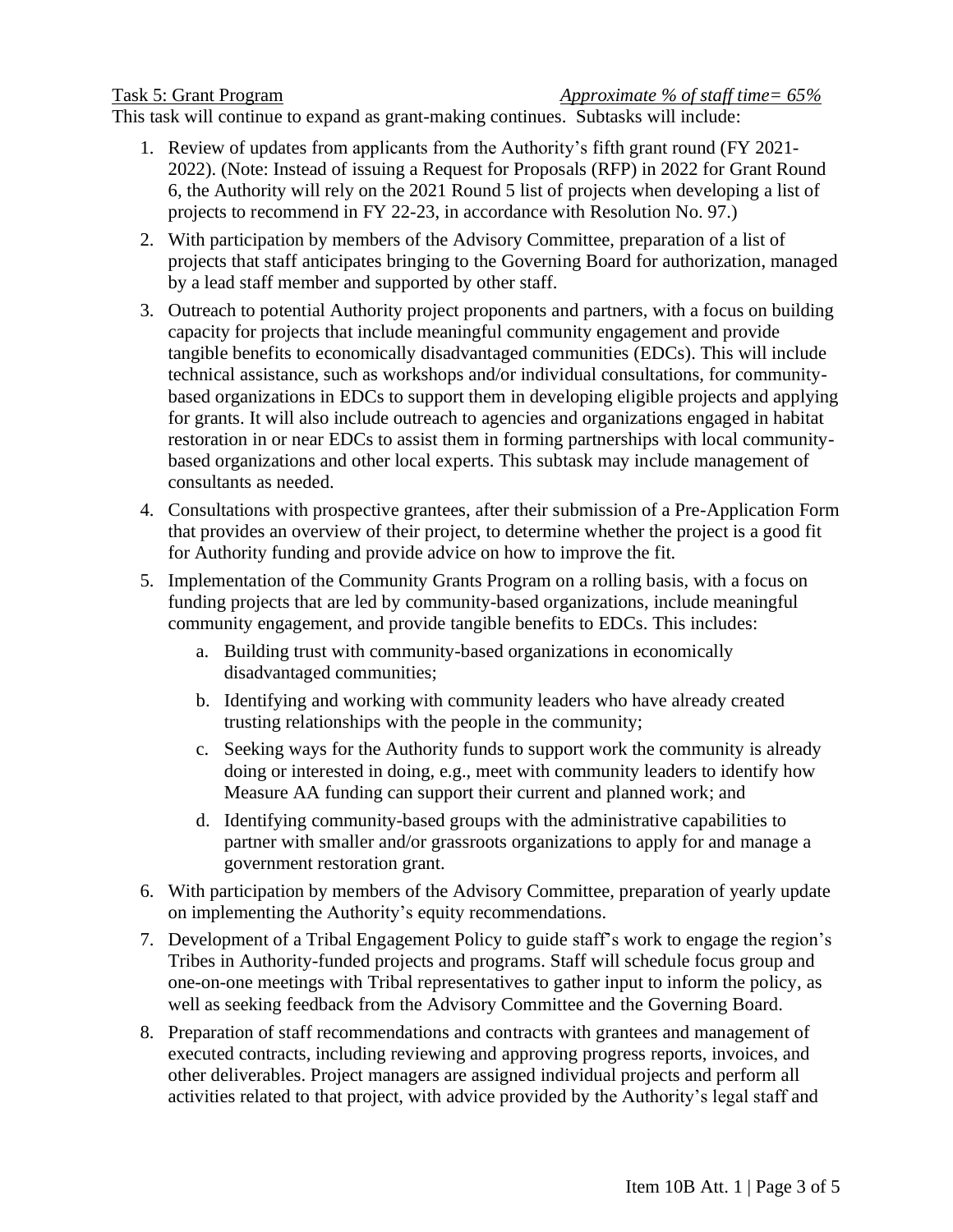overall support for the grant program provided by the deputy program managers. Contract management is provided by the Conservancy's Contracts Manager (covered by overhead in SCC staff rates). Payment of invoices is done by MTC's accounting staff.

- 9. Support for the Bay Restoration Regulatory Integration Team (BRRIT), which consists of dedicated staff from the six state and federal regulatory agencies with jurisdiction over habitat restoration projects in San Francisco Bay. Staff support includes:
	- a. Management of grants supporting the BRRIT;
	- b. Solicitation and selection of projects to be reviewed by the BRRIT;
	- c. Maintenance of the BRRIT pages on the SFBRA website by the Authority's Public Information Officer.
- 10. Maintenance of the list of SFBRA-eligible and SFBRA-funded projects within the EcoAtlas Project Tracker system. This includes reviewing projects, as needed, to determine eligibility for SFBRA grant funds and thus eligibility for review by the BRRIT. It also includes adding projects proposed by community-based organizations to Project Tracker raise awareness of their interests and facilitate partnerships among proponents of nearby projects.
- 11. Drafting the RFP for the seventh grant round, and creation and maintenance of grant program documents (forms, templates, guidance, etc.). Lead staff conduct this work with support from the Authority's legal staff.
- 12. Following Governing Board approval, finalization and release of the RFP for the seventh grant round.

### Task 6: Authority General Work *Approximate % of staff time = 10%*

Task 6 captures other staff tasks associated with the administration of the Authority. Subtasks include:

- 1. Development of the Authority's work plan and budget, which is led by the Deputy Program Managers and supported by other staff.
- 2. Drafting and working with a consultant to format the Annual Report, which summarizes funds collected and expended and provides updates on the status of Authority projects.
- 3. Maintenance of the Authority's website, www.sfbayrestore.org, on which relevant documentation for the public is posted and maintained. Management of the website is led by the Authority's Public Information Officer and supported by other staff.
- 4. Public outreach and education, such as the creation of website content, outreach products, presentations, and other materials as needed. Preparation of public outreach and education materials is led by the Authority's Public Information Officer and supported by other staff.
- 5. Authority staff meetings, which involve the preparation and review of the staff agenda, the staff meeting itself, the preparation of meeting summaries, and action items and needed follow-up from each staff meeting. This task involves staff time from a variety of members.
- 6. Management of inquiries to the Authority's email addresses, [info@sfbayrestore.org,](mailto:info@sfbayrestore.org) [grants@sfbayrestore.org](mailto:grants@sfbayrestore.org) and [brrit@sfbayrestore.org,](mailto:brrit@sfbayrestore.org) phone inquiries, as well as suggestions for upcoming board meetings, and other requests. This task is led by a lead staff person and supported by other staff as needed.